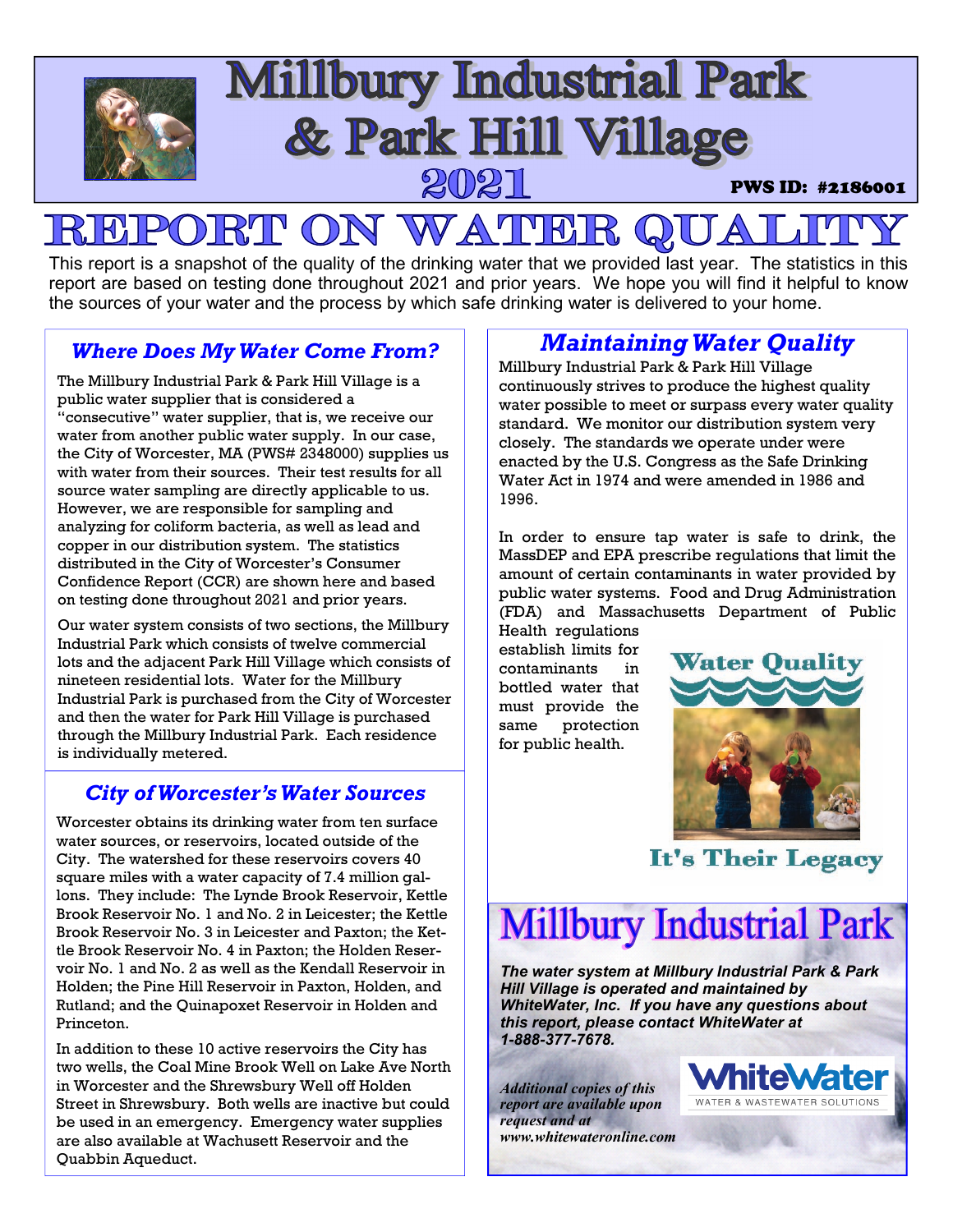#### Page 2

### **Distribution System Characteristics of Millbury Industrial Park & Park Hill Village**

This report summarizes only those items detected during sampling - not all contaminants that are monitored.

| <b>Microbial Results</b>                                                                                                                                                                                                                                              |                             | <b>Highest #</b><br><b>Positive</b><br>in a Month |                                             |              | Total #<br><b>Positive</b>                                                                            | <b>MCL</b>   |                       | <b>MCLG</b> |                                                                | <b>Violation</b> |                                           | <b>Possible Source of Contamination</b>   |  |  |
|-----------------------------------------------------------------------------------------------------------------------------------------------------------------------------------------------------------------------------------------------------------------------|-----------------------------|---------------------------------------------------|---------------------------------------------|--------------|-------------------------------------------------------------------------------------------------------|--------------|-----------------------|-------------|----------------------------------------------------------------|------------------|-------------------------------------------|-------------------------------------------|--|--|
| <b>Total Coliform</b>                                                                                                                                                                                                                                                 |                             | $\Omega$                                          |                                             | $\mathbf{0}$ |                                                                                                       | 1            |                       |             | 0                                                              | Yes              |                                           | Naturally present in the environment      |  |  |
| Total Coliform: Coliforms are bacteria that are naturally present in the environment and are used as an indicator that other potentially<br>harmful bacteria may be present. Your water source is tested monthly and has been found to be free of these contaminants. |                             |                                                   |                                             |              |                                                                                                       |              |                       |             |                                                                |                  |                                           |                                           |  |  |
| <b>Lead &amp;</b><br><b>Copper</b>                                                                                                                                                                                                                                    | Date(s)<br><b>Collected</b> |                                                   | 90 <sup>th</sup><br>Percentile<br>of Sample |              | <b>Action</b><br>Level                                                                                | <b>MCLG</b>  | # of Sites<br>sampled |             | # of<br><b>Sites</b><br><b>Above</b><br><b>Action</b><br>Level |                  | <b>Exceeds</b><br><b>Action</b><br>Level? | <b>Possible Source of Contamination</b>   |  |  |
| Lead (ppb)                                                                                                                                                                                                                                                            | 2021                        |                                                   | $\Omega$<br>0.085                           |              | 15                                                                                                    | $\mathbf{0}$ | 10                    |             | 0                                                              |                  | No                                        | Corrosion of household plumbing systems   |  |  |
| Copper (ppm)                                                                                                                                                                                                                                                          |                             |                                                   |                                             |              | 1.3                                                                                                   | 1.3          |                       |             |                                                                |                  | No                                        | Corrosion of household plumbing systems   |  |  |
| <b>Regulated</b><br><b>Contaminants</b>                                                                                                                                                                                                                               |                             |                                                   | Date(s)<br>Collected                        |              | <b>Highest</b><br>Quarterly<br>Range<br>Running<br><b>Detected</b><br><b>Annual</b><br><b>Average</b> |              |                       | <b>MCL</b>  | <b>MCLG</b> Violation                                          |                  |                                           | <b>Possible Source of Contamination</b>   |  |  |
| <b>Disinfection By-Products</b>                                                                                                                                                                                                                                       |                             |                                                   |                                             |              |                                                                                                       |              |                       |             |                                                                |                  |                                           |                                           |  |  |
| Haloacetic Acids (HAA5)<br>$_{\rm (ppb)}$                                                                                                                                                                                                                             |                             |                                                   | 2021                                        |              | 9.89                                                                                                  | $3.4 - 6.6$  | 60                    |             |                                                                |                  | No                                        | By-product of drinking water chlorination |  |  |
| Total Trihalomethanes (ppb)                                                                                                                                                                                                                                           |                             |                                                   | 2021                                        | 55.5         |                                                                                                       | 40-59        | 80                    |             |                                                                |                  | No                                        | By-product of drinking water disinfection |  |  |

### **TESTING FOR LEAD**

If present, elevated levels of lead can cause serious health problems, especially for pregnant women and young children. Lead in drinking water is primarily from materials and components associated with service lines and home plumbing. **Millbury Industrial**  Park & Park Hill Village is responsible for providing high quality drinking water, but cannot control the variety of materials used in plumbing components. When your water has been sitting for several hours, you can minimize the potential for lead exposure by flushing your tap for 30 seconds to 2 minutes before using water for drinking or cooking. If you are concerned about lead in your water, you may wish to have your water tested. Information on lead in drinking water, testing methods, and steps you can take to minimize exposure is available from the Safe Drinking Water Hotline or at http://www.epa.gov/safewater/lead.

**SOURCE WATER CHARACTERISTICS**

#### **Key to Tables**

- ppm Parts per million, corresponds to one penny in \$10,000
- ppb Parts per billion, corresponds to one penny in \$10,000,000
- pCi/L Picocuries per liter (a measure of radioactivity)
- ND Not detected
- n/a not applicable
- RAA –Running annual average
- TT—Treatment technique

The sources of drinking water in the United States (both tap water and bottled water) include rivers, lakes, streams, ponds, reservoirs, springs, and wells. As water travels over the surface of the land or through the ground, it dissolves naturally occurring minerals, and in some cases, radioactive material, and can pick up substances resulting from the presence of animals or from human activity.

Contaminants that may be present in source water include:

• Microbial contaminants, such as viruses and bacteria, which may come from sewage treatment plants, septic systems, agricultural livestock operations, and wildlife.

- Inorganic contaminants, such as salts and metals, which can be naturally occurring or result from urban storm water runoff, industrial or domestic wastewater discharges, oil and gas production, mining, or farming.
- Pesticides and herbicides, which may come from a variety of sources such as agriculture, urban storm water runoff, and residential uses.
- Organic chemical contaminants, including synthetic and volatile organic chemicals, which are by-products of industrial processes and petroleum production. These contaminants can also come from gasoline storage, urban storm water runoff, and septic systems.
- Radioactive contaminants, which can be naturally occurring or be the result of oil and gas production and mining activities.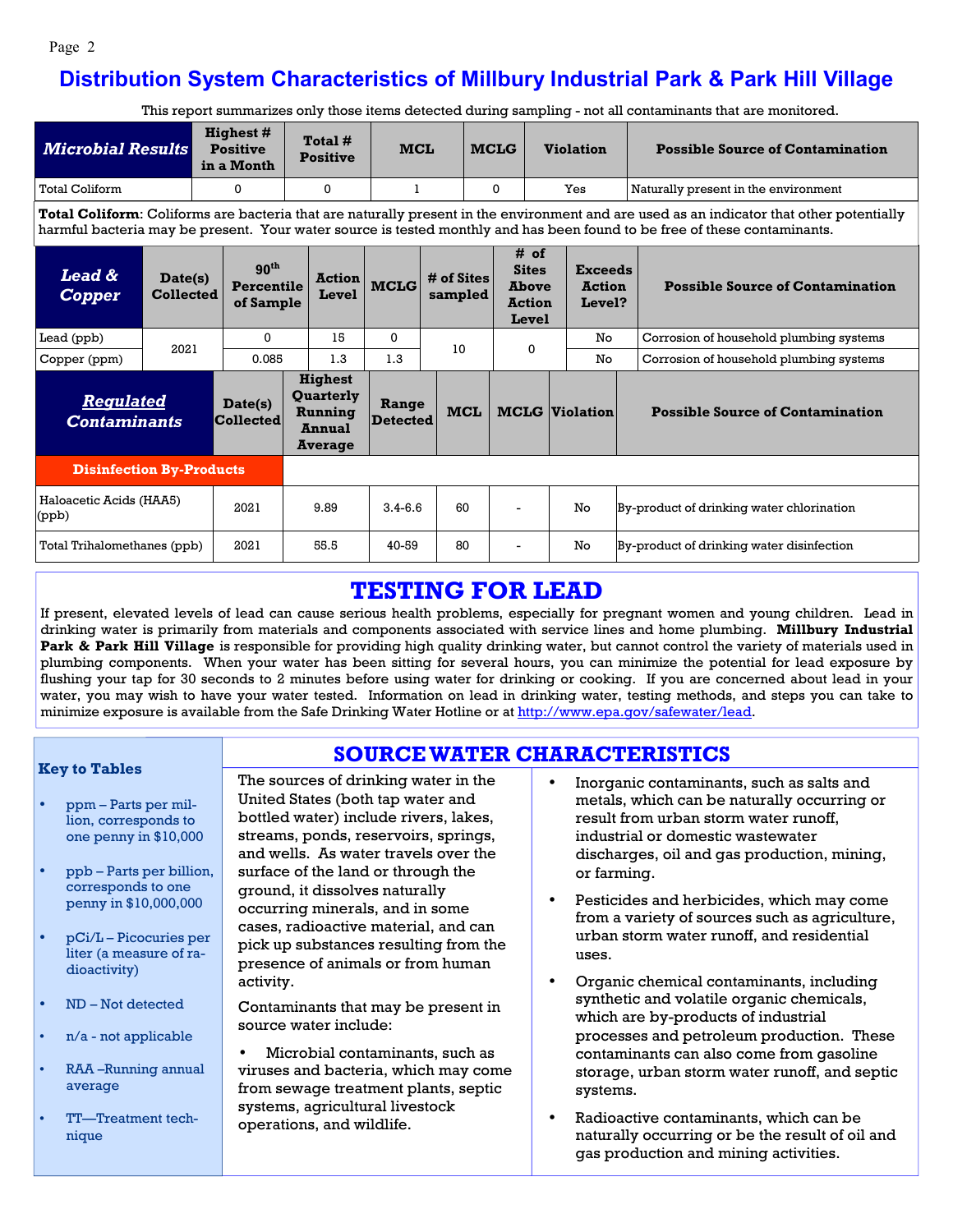#### **City of Worcester's Water Treatment**

#### **SOME TERMS DEFINED**

**Action Level (AL):** *The concentration of a contaminant which, if exceeded, triggers a treatment or other requirement which a water system must follow.*

**Maximum Contaminant Level Goal (MCLG):** *The level of a contaminant in drinking water below which there is no known or expected risk to health. MCLG's allow for a margin of safety*

**Maximum Contaminant Level (MCL):** *The highest level of a contaminant that is allowed in drinking water. MCL's are set as close to the MCLG's as feasible using the best available treatment technology.*

**Secondary Maximum Contaminant Level (SMCL):** *These standards are developed to protect the aesthetic qualities of drinking water and are not health based.*

**Massachusetts Office of Research and Standards Guideline (ORSG):** *This is the concentration of a chemical in drinking water, at or below which, adverse, non-cancer health effects are likely to occur after chronic (lifetime) exposure. If exceeded, it serves as an indicator of the potential need for further action.*

**Total Coliform:** *A bacteria that indicates other potentially harmful bacteria may be present.* 

**Unregulated Contaminants:** *Unregulated contaminants are those for which EPA has not established drinking water standards. The purpose of unregulated contaminant monitoring is to assist EPA in determining their occurrence in drinking water and whether future regulation is warranted.* **90th Percentile:** *Out of every 10 homes, 9 were at or below this level.*

Protecting the sources of water is not enough to assure that your tap water is safe to drink. Both natural and manmade contaminants can still enter even the most well-protected water supply. Water treatment is necessary as the second barrier of protection.

During 2021, water from Worcester's reservoirs was treated at the Worcester Water Filtration Plant, which began operating in 1997 and has continually produced water that fully complies with Federal and State drinking water standards. In calendar 2020, the Water Filtration Plant treated 7,845,390,406 gallons of water using the following processes:

**Ozonation using ozone generated on-site** to disinfect and break down organic matter making the water more efficiently filtered. This is the most effective disinfectant for the parasites *giardia* and *cryptosporidium*.

**Coagulation & Flocculation using cationic polymer and alum** to make tiny particles in the water stick together to form larger particles, which can be trapped in the filters.

**Direct Filtration** to remove particles from the water using a coal and sand filter

**pH Adjustment with lime (Calcium Oxide)** to make the water less acidic and less corrosive.

**Disinfection with chlorine** to kill bacteria and other microorganisms.

**Corrosion Control with blended phosphate corrosion inhibitor** to make the water less corrosive so that lead and copper found in household plumbing and iron found in water mains does not dissolve in the water.

#### **Summary of Finished Water Characteristics of the City of Worcester**

| <b>Microbiological</b>                           |                             | Date(s)<br><b>Collected</b>                    | Total #<br><b>Positive</b>                                                     |                                                       |                                                                      |             | <b>MCL</b>                               |             |            |                                                                                           | <b>Violation</b>                                                                                    |                                                                                                                                          | <b>Possible Source of Contamination</b>    |
|--------------------------------------------------|-----------------------------|------------------------------------------------|--------------------------------------------------------------------------------|-------------------------------------------------------|----------------------------------------------------------------------|-------------|------------------------------------------|-------------|------------|-------------------------------------------------------------------------------------------|-----------------------------------------------------------------------------------------------------|------------------------------------------------------------------------------------------------------------------------------------------|--------------------------------------------|
| E. coli                                          |                             | 2021                                           | $\Omega$                                                                       |                                                       | Determined upon additional<br>repeat testing                         |             |                                          |             | 0 positive |                                                                                           | No                                                                                                  | Human and animal fecal waste                                                                                                             |                                            |
| <b>Turbidity</b>                                 | Date(s)<br><b>Collected</b> | Maximum<br><b>Turbidity</b><br><b>Measured</b> | <b>Lowest</b><br>Monthly % of<br>Measure-<br>ments Below<br>Turbidity<br>Limit |                                                       | Number of<br>Measure-<br>ments<br>Greater-<br>Than 1.0<br><b>NTU</b> |             | Viola-<br>tion                           |             |            |                                                                                           | <b>Turbidity Limits</b><br>(Combined for all filters)<br><b>NTU = Nephelometric Turbidity Units</b> |                                                                                                                                          | <b>Possible Source of</b><br>Contamination |
| Turbidity (NTU)<br>(Combined for all<br>filters) | 2021                        | 0.289 NTU                                      | 100%                                                                           |                                                       |                                                                      | $\Omega$    | No                                       |             |            |                                                                                           | ment can exceed 1.0 NTU                                                                             | Less than or equal to 0.3 NTU in 95% of<br>monthly measurements; No measure-                                                             | Soil runoff.                               |
| <b>Regulated</b><br><b>Contaminants</b>          |                             | Date(s)<br><b>Collected</b>                    | <b>Highest</b><br><b>Detect</b><br>Value                                       | Range<br><b>Detected</b>                              |                                                                      | <b>MCL</b>  |                                          | <b>MCLG</b> | tion       | Viola-                                                                                    | <b>Possible Source of Contamination</b>                                                             |                                                                                                                                          |                                            |
| <b>Inorganic Contaminants</b>                    |                             |                                                |                                                                                |                                                       |                                                                      |             |                                          |             |            |                                                                                           |                                                                                                     |                                                                                                                                          |                                            |
| Barium (ppm)                                     |                             | 2018                                           | 0.01                                                                           | n/a                                                   |                                                                      | 2.0         | 2.0                                      |             |            | No                                                                                        |                                                                                                     | Erosion of natural deposits                                                                                                              |                                            |
| Fluoride (ppm)                                   |                             | 2021                                           | 0.038                                                                          | n/a                                                   |                                                                      | 4.0         |                                          | 4.0         | <b>No</b>  |                                                                                           |                                                                                                     | Water additive, promotes healthy teeth                                                                                                   |                                            |
| Nitrate (ppm)                                    |                             | 2021                                           | 0.01                                                                           | n/a                                                   |                                                                      | 10          | 10                                       |             | <b>No</b>  |                                                                                           |                                                                                                     | Runoff from fertilizer use; leaching from septic tanks;<br>sewage; erosion of natural deposits                                           |                                            |
| <b>Radioactive Contaminants</b>                  |                             |                                                |                                                                                |                                                       |                                                                      |             |                                          |             |            |                                                                                           |                                                                                                     |                                                                                                                                          |                                            |
| Gross Alpha Emitters (pCi/L)                     |                             | 2016                                           | 0.56                                                                           | n/a                                                   | 15                                                                   |             | $\Omega$                                 |             | <b>No</b>  |                                                                                           | Erosion of natural deposits                                                                         |                                                                                                                                          |                                            |
| <b>Unregulated</b><br><b>Contaminants</b>        |                             | Date(s)<br><b>Collected</b>                    | Range                                                                          | <b>Result or</b><br><b>Average</b><br><b>Detected</b> |                                                                      | <b>SMCL</b> | <b>ORSG or Health</b><br><b>Advisory</b> |             |            |                                                                                           | <b>Possible Source of Contamination</b>                                                             |                                                                                                                                          |                                            |
| <b>Inorganic Contaminants</b>                    |                             |                                                |                                                                                |                                                       |                                                                      |             |                                          |             |            |                                                                                           |                                                                                                     |                                                                                                                                          |                                            |
| Nickel                                           | 2016                        | 0.001                                          | n/a                                                                            |                                                       | $\overline{a}$                                                       | 0.1         |                                          |             |            | Discharge from industrial processes                                                       |                                                                                                     |                                                                                                                                          |                                            |
| Sodium (ppm)                                     |                             | 2021                                           | 16                                                                             | n/a                                                   |                                                                      |             | 20                                       |             |            | Natural sources; runoff from use as salt on roadways; by<br>-product of treatment process |                                                                                                     |                                                                                                                                          |                                            |
| <b>Secondary Contaminants</b>                    |                             |                                                |                                                                                |                                                       |                                                                      |             |                                          |             |            |                                                                                           |                                                                                                     |                                                                                                                                          |                                            |
| Manganese* (ppb)                                 | 2019                        | 15                                             | n/a                                                                            |                                                       | 50                                                                   | $300*$      |                                          |             |            | Erosion of natural deposits                                                               |                                                                                                     |                                                                                                                                          |                                            |
|                                                  |                             |                                                |                                                                                |                                                       |                                                                      |             |                                          |             |            |                                                                                           |                                                                                                     | *US EPA and MassDEP have established health advisory levels for manganese to protect against concerns of potential neurological effects. |                                            |

**Sodium** is a naturally-occurring common element found in soil and water. It is necessary for the normal functioning of regulating fluids in human systems. Some people, however, have difficulty regulating fluid volume as a result of several diseases, including congestive heart failure and hypertension. The guideline of 20 mg/L for sodium represents a level in water that physicians and sodium sensitive individuals should be aware of in cases where sodium exposures are being carefully controlled. For additional information, contact your health care provider, your local board of health or the Massachusetts Department of Public Health, Bureau of Environmental Health Assessment at 617-624-5757.